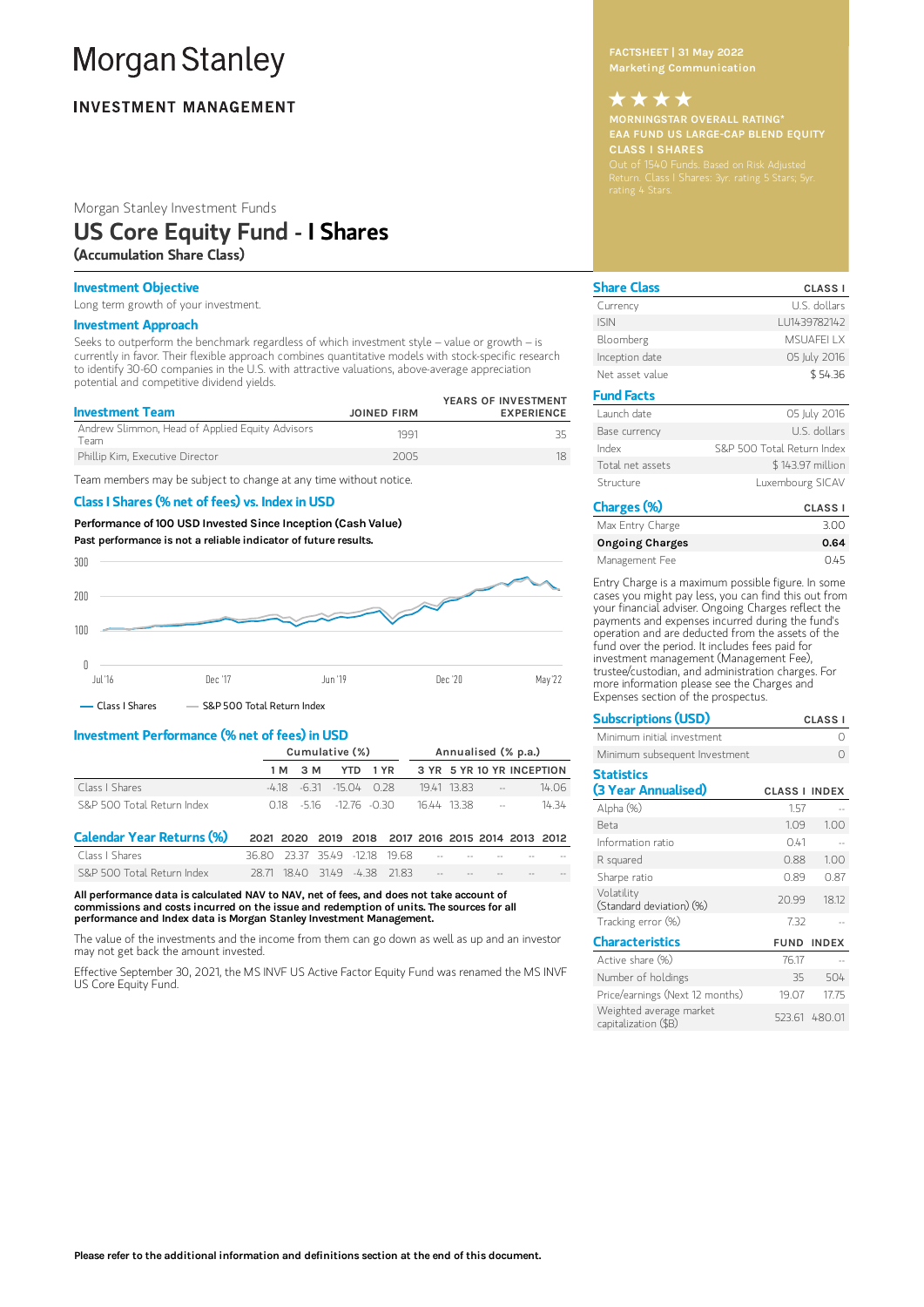| Top Holdings (% of Total Net Assets) <sup>1</sup>        | <b>FUND</b>          | <b>INDEX</b> |
|----------------------------------------------------------|----------------------|--------------|
| Apple Inc                                                | 8.71                 | 6.60         |
| Microsoft Corp                                           | 8.49                 | 5.83         |
| Chevron Corp                                             | 6.64                 | 0.96         |
| Alphabet Inc                                             | 6.47                 | 3.77         |
| Ameriprise Financial Inc                                 | 4.42                 | 0.09         |
| First Republic Bank                                      | 4.41                 | 0.08         |
| Danaher Corp                                             | 4.34                 | 0.48         |
| SVB Financial Group                                      | 3.81                 | 0.08         |
| Waste Management Inc                                     | 3.77                 | 0.17         |
| United Rentals Inc                                       | 3.71                 | 0.06         |
| Total                                                    | 54.77                |              |
| Sector Allocation (% of Total Net Assets) <sup>2,3</sup> | <b>FUND</b>          | <b>INDEX</b> |
| ___                                                      | $\sim$ $\sim$ $\sim$ |              |

|  | Financials                | 20.72 | 11.24 |
|--|---------------------------|-------|-------|
|  | Information<br>Technology | 19.51 | 27.09 |
|  | Consumer<br>Discretionary | 12.06 | 10.89 |
|  | Health Care               | 8.34  | 14.38 |
|  | Industrials               | 8.07  | 7.76  |
|  | Energy                    | 7.58  | 4.80  |
|  | Communication<br>Services | 6.47  | 8.81  |
|  | Consumer Staples          | 6.06  | 6.50  |
|  | Real Estate               | 5.98  | 2.77  |
|  | Utilities                 | 2.72  | 2.98  |
|  | Cash                      | 2.35  |       |

<sup>1</sup>These securities and percentage allocations are only for illustrative purposes and do not constitute, and should not be construed as, investment advice or recommendations with respect to the securities or investments mentioned.

<sup>2</sup> May not sum to 100% due to the exclusion of other assets and liabilities. <sup>3</sup> For additional information regarding sector classification/definitions please visit www.msci.com/gics and the glossary at www.morganstanley.com

#### Please refer to the Prospectus for full risk disclosures, available at www.morganstanleyinvestmentfunds.com. All data as of 31.05.2022 and subject to change daily.

This is a marketing communication. Applications for shares in the Fund should not be made without first consulting the current Prospectus and the Key Investor Information Document ("KIID"), which are available in English and in the official language of your local jurisdiction at

[morganstanleyinvestmentfunds.com](https://www.morganstanley.com/im/msinvf/index.html) or free of charge from the Registered Office of Morgan Stanley Investment Funds, European Bank and Business Centre, 6B route de Trèves, L-2633 Senningerberg, R.C.S. Luxemburg B 29 192. A summary of investor rights is available in English at the same website.

If the management company of the relevant Fund decides to terminate its arrangement for marketing that Fund in any EEA country where it is registered for sale, it will do so in accordance with the relevant UCITS rules.

#### **DEFINITIONS**

Active Share is a measure of the percentage of stock holdings in a managers portfolio that differ from the benchmark index (based on holdings and weight of holdings). Active Share scores range from 0%-100%. A score of 100% means you are completely different from the benchmark. Active Share calculation may consolidate holdings with the same economic exposure. Bloomberg stands for 'Bloomberg Global Identifier (BBGID)'. This is a unique 12 digit alphanumerical code designed to enable the identification of securities, such as the Morgan Stanley Investment Funds sub-funds at share class level, on a Bloomberg Terminal. The Bloomberg Terminal, a system provided by Bloomberg L.P., enables analysts to access and analyse real-time financial market data. Each Bloomberg code starts with the same BBG prefix, followed by nine further characters that we list here in this guide for each share class of each fund. Cash & Equivalents are defined as the value of assets that can be converted into cash immediately. These include commercial paper, open FX transactions, Treasury bills and other short-term instruments. Such instruments are considered cash equivalents because they are deemed liquid and not subject to significant risk of changes in values. ISIN is the

### Share Class I Risk and Reward Profile

| Lower Risk                       |  |  |  |  | Higher Risk                       |  |
|----------------------------------|--|--|--|--|-----------------------------------|--|
|                                  |  |  |  |  |                                   |  |
| <b>Potentially Lower Rewards</b> |  |  |  |  | <b>Potentially Higher Rewards</b> |  |

The risk and reward category shown is based on historic data.

- Historic figures are only a guide and may not be a reliable indicator of what
- may happen in the future. As such this category may change in the future.
- The higher the category, the greater the potential reward, but also the
- greater the risk of losing the investment. Category 1 does not indicate a risk free investment.
- The fund is in this category because it invests in company shares and the fund's simulated and/or realised return has experienced high rises and falls historically.
- The fund may be impacted by movements in the exchange rates between the fund's currency and the currencies of the fund's investments.

This rating does not take into account other risk factors which should be considered before investing, these include:

- The fund relies on other parties to fulfill certain services, investments or transactions. If these parties become insolvent, it may expose the fund to financial loss.
- Sustainability factors can pose risks to investments, for example: impact asset values, increased operational costs.
- There may be an insufficient number of buyers or sellers which may affect the funds ability to buy or sell securities.
- Past performance is not a reliable indicator of future results. Returns may increase or decrease as a result of currency fluctuations. The value of investments and the income from them can go down as well as up and investors may lose all or a substantial portion of his or her investment.
- The value of the investments and the income from them will vary and there can be no assurance that the Fund will achieve its investment objectives.
- Investments may be in a variety of currencies and therefore changes in rates of exchange between currencies may cause the value of investments to decrease or increase. Furthermore, the value of investments may be adversely affected by fluctuations in exchange rates between the investor's reference currency and the base currency of the investments.

international securities identification number (ISIN), a 12 digit code consisting of numbers and letters that distinctly identifies securities. NAV is the Net Asset Value per share of the Fund (NAV), which represents the value of the assets of a fund less its liabilities. Number of holdings provided are a typical range, not a maximum number. The portfolio may exceed this from time to time due to market conditions and outstanding trades. Price/earnings (P/E) is the price of a stock divided by its earnings per share for the past 12 months. Sometimes called the multiple, P/E gives investors an idea of how much they are paying for a company's earning power. The higher the P/E, the more investors are paying, and therefore the more earnings growth they are expecting. Weighted average market capitalization is an average of the market capitalization of stocks comprising a portfolio or index, adjusted by each stock's weight in the portfolio or index.

#### INDEX INFORMATION

The S&P 500 Total Return Index is an index that consists of 500 stocks chosen for market size, liquidity and industry group representation. The S&P Index is a market value weighted index with each stock's weight proportionate to its market value. The S&P Index is one of the most widely used benchmarks of U.S. equity performance. The performance of the S&P Index does not account for any management fees, incentive compensation, commissions or other expenses that would be incurred pursuing such strategy. Total return provides investors with a price-plus-gross cash dividend return. Gross cash dividends are applied on the ex‐date of the dividend.

#### **DISTRIBUTION**

This communication is only intended for and will only be distributed to persons resident in jurisdictions where such distribution or availability would not be contrary to local laws or regulations. In particular, the Shares are not for distribution to US persons.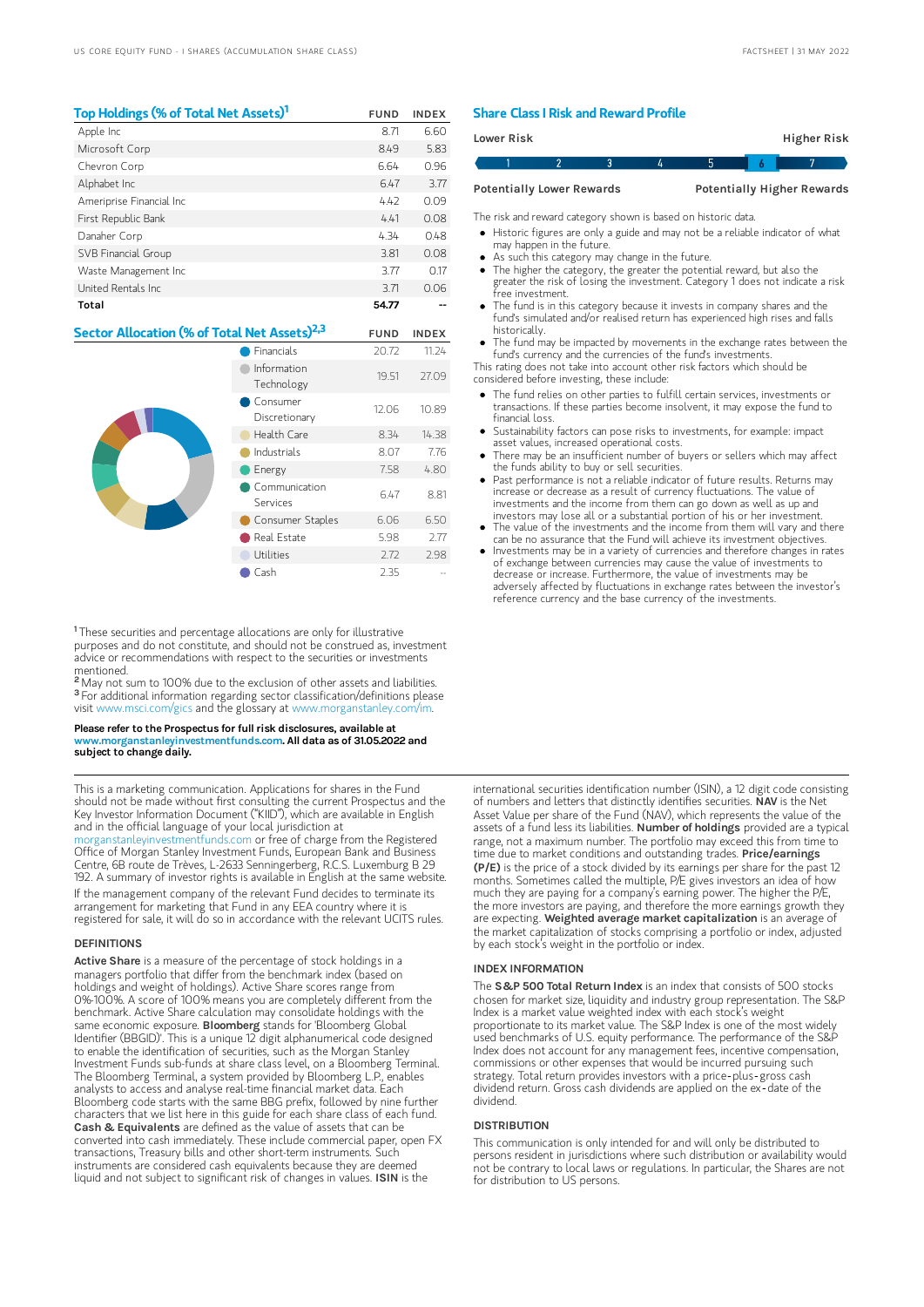Ireland: MSIM Fund Management (Ireland) Limited. Registered Office: The Observatory, 7-11 Sir John Rogerson's Quay, Dublin 2, D02 VC42, Ireland. Registered in Ireland as a private company limited by shares under company number 616661. MSIM Fund Management (Ireland) Limited is regulated by the Central Bank of Ireland. United Kingdom: Morgan Stanley Investment Management Limited is authorised and regulated by the Financial Conduct Authority. Registered in England. Registered No. 1981121. Registered Office: 25 Cabot Square, Canary Wharf, London E14 4QA, authorised and regulated<br>by the Financial Conduct Authority. **Dubai:** Morgan Stanley Investment Management Limited (Representative Office, Unit Precinct 3-7th Floor-Unit 701 and 702, Level 7, Gate Precinct Building 3, Dubai International Financial Centre, Dubai, 506501, United Arab Emirates. Telephone: +97 (0)14 709 7158). Italy: MSIM Fund Management (Ireland)Limited, Milan Branch (Sede Secondaria di Milano) is a branch of MSIM Fund Management (Ireland) Limited, a company registered in Ireland, regulated by the Central Bank of Ireland and whose registered office is at The Observatory, 7-11 Sir John Rogerson's Quay, Dublin 2, D02 VC42, Ireland. MSIM Fund Management (Ireland) Limited Milan Branch (Sede Secondaria di Milano) with seat in Palazzo Serbelloni Corso Venezia, 16 20121 Milano, Italy, is registered in Italy with company number and VAT number 11488280964. The Netherlands: MSIM Fund Management (Ireland) Limited, Rembrandt Tower, 11th Floor Amstelplein 1 1096HA, Netherlands. Telephone: 31 2-0462-1300. Morgan Stanley Investment Management is a branch office of MSIM Fund Management (Ireland) Limited. MSIM Fund Management (Ireland) Limited is<br>regulated by the Central Bank of Ireland. **France:** MSIM Fund Management (Ireland) Limited, Paris Branch is a branch of MSIM Fund Management (Ireland) Limited, a company registered in Ireland, regulated by the Central Bank of Ireland and whose registered office is at The Observatory, 7-11 Sir John Rogerson's Quay, Dublin 2, D02 VC42, Ireland. MSIM Fund Management (Ireland) Limited Paris Branch with seat at 61 rue de Monceau 75008 Paris, France, is registered in France with company number 890 071 863 RCS. Spain: MSIM Fund Management (Ireland) Limited, Sucursal en España is a branch of MSIM Fund Management (Ireland) Limited, a company registered in Ireland, regulated by the Central Bank of Ireland and whose registered office is at The Observatory, 7-11 Sir John Rogerson's Quay, Dublin 2, D02 VC42, Ireland. MSIM Fund Management (Ireland) Limited, Sucursal en España with seat in Calle Serrano 55, 28006, Madrid, Spain, is registered in Spain with tax identification number W0058820B. Switzerland: Morgan Stanley & Co. International plc, London, Zurich Branch Authorised and regulated by the Eidgenössische Finanzmarktaufsicht ("FINMA"). Registered with the Register of Commerce Zurich CHE-115.415.770. Registered Office: Beethovenstrasse 33, 8002 Zurich, Switzerland, Telephone +41 (0) 44 588 1000. Facsimile Fax: +41(0) 44 588 1074.

Australia: This publication is disseminated in Australia by Morgan Stanley Investment Management (Australia) Pty Limited ACN: 122040037, AFSL No. 314182, which accepts responsibility for its contents. This publication, and any access to it, is intended only for "wholesale clients" within the meaning of the Australian Corporations Act. Hong Kong: This document has been issued by Morgan Stanley Asia Limited for use in Hong Kong and shall only be made available to "professional investors" as defined under the Securities and Futures Ordinance of Hong Kong (Cap 571). The contents of this document have not been reviewed nor approved by any regulatory authority including the Securities and Futures Commission in Hong Kong. Accordingly, save where an exemption is available under the relevant law, this document shall not be issued, circulated, distributed, directed at, or made available to, the public in Hong Kong. Singapore: This publication should not be considered to be the subject of an invitation for subscription or purchase, whether directly or indirectly, to the public or any member of the public in Singapore other than (i) to an institutional investor under section 304 of the Securities and Futures Act, Chapter 289 of Singapore ("SFA"), (ii) to a "relevant person" (which includes an accredited investor) pursuant to section 305 of the SFA, and such distribution is in accordance with the conditions specified in section 305 of the SFA; or (iii) otherwise pursuant to, and in accordance with the conditions of, any other applicable provision of the SFA. In particular, for investment funds that are not authorized or recognized by the MAS, units in such funds are not allowed to be offered to the retail public; any written material issued to persons as aforementioned in connection with an offer is not a prospectus as defined in the SFA and, accordingly, statutory liability under the SFA in relation to the content of prospectuses does not apply, and investors should consider carefully whether the investment is suitable for them. This publication has not been reviewed by the Monetary Authority of Singapore.

Chile: Neither the Fund nor the interests in the Fund are registered in the Registry of Offshore Securities (el Registro de Valores Extranjeros) or subject to the supervision of the Commission for the Financial Market (la Comisión para el Mercado Financiero). This document and other offering materials relating to the offer of the interests in the Fund do not constitute a public offer of, or an invitation to subscribe for or purchase, the Fund interests in the Republic of Chile, other than to individually identified purchasers pursuant to a private offering within the meaning of Article 4 of the Chilean Securities Act (la Ley del Mercado de Valores) (an offer that is not "addressed to the public at large or to a certain sector or specific group

#### of the public").

Peru: The interests in the Fund have not been and will not be registered in Peru under Decreto Legislativo 862: Ley de Fondos de Inversión y sus Sociedades Administradoras or under Decreto Legislativo 861: Ley del Mercado de Valores (the "Securities Market Law"), and are being offered to institutional investors only (as defined in article 8 of the Securities Market Law) pursuant to a private placement, according to article 5 of the Securities Market Law. The interests in the Fund have not been registered in the securities market public registry (Registro Público del Mercado de Valores) maintained by, and the offering of the Fund interests in Peru is not subject to the supervision of, the Superintendencia del Mercado de Valores. Any transfers of the Fund interests shall be subject to the limitations contained in the Securities Market Law and the regulations issued thereunder.

#### IMPORTANT INFORMATION

EMEA: This marketing communication has been issued by MSIM Fund Management (Ireland) Limited. MSIM Fund Management (Ireland) Limited is regulated by the Central Bank of Ireland. MSIM Fund Management (Ireland) Limited is incorporated in Ireland as a private company limited by shares with company registration number 616661 and has its registered address at The Observatory, 7-11 Sir John Rogerson's Quay, Dublin 2, D02 VC42, Ireland.

This document contains information relating to the sub-fund ("Fund") of Morgan Stanley Investment Funds, a Luxembourg domiciled Société d'Investissement à Capital Variable. Morgan Stanley Investment Funds (the "Company") is registered in the Grand Duchy of Luxembourg as an undertaking for collective investment pursuant to Part 1 of the Law of 17th December 2010, as amended. The Company is an Undertaking for Collective Investment in Transferable Securities ("UCITS").

Applications for shares in the Fund should not be made without first consulting the current Prospectus, Key Investor Information Document ("KIID"), Annual Report and Semi-Annual Report ("Offering Documents"), or other documents available in your local jurisdiction which is available free of charge from the Registered Office: European Bank and Business Centre, 6B route de Trèves, L-2633 Senningerberg, R.C.S. Luxemburg B 29 192. In addition, all Italian investors should refer to the 'Extended Application Form', and all Hong Kong investors should refer to the 'Additional Information for Hong Kong Investors' section, outlined within the Prospectus. Copies of the Prospectus, KIID, the Articles of Incorporation and the annual and semiannual reports, in German, and further information can be obtained free of charge from the representative in Switzerland. The representative in Switzerland is Carnegie Fund Services S.A., 11, rue du Général-Dufour, 1204 Geneva. The paying agent in Switzerland is Banque Cantonale de Genève, 17, quai de l'Ile, 1204 Geneva. The document has been prepared solely for informational purposes and does not constitute an offer or a recommendation to buy or sell any particular security or to adopt any specific investment strategy.

Any index referred to herein is the intellectual property (including registered trademarks) of the applicable licensor. Any product based on an index is in no way sponsored, endorsed, sold or promoted by the applicable licenso and it shall not have any liability with respect thereto. The Fund is actively managed, and the management of the fund is not constrained by or compared to the composition of the Benchmark.

All investments involve risks, including the possible loss of principal. The material contained herein has not been based on a consideration of any individual client circumstances and is not investment advice, nor should it be construed in any way as tax, accounting, legal or regulatory advice. To that end, investors should seek independent legal and financial advice, including advice as to tax consequences, before making any investment decision.

The use of leverage increases risks, such that a relatively small movement in the value of an investment may result in a disproportionately large movement, unfavourable as well as favourable, in the value of that investment and, in turn, the value of the Fund.

Investment in the Fund concerns the acquisition of units or shares in a fund, and not in a given underlying asset such as building or shares of a company, as these are only the underlying assets owned.

The information contained in this communication is not a research recommendation or 'investment research' and is classified as a 'Marketing Communication' in accordance with the applicable European or Swiss regulation. This means that this marketing communication (a) has not been prepared in accordance with legal requirements designed to promote the independence of investment research (b) is not subject to any prohibition on dealing ahead ofthe dissemination of investment research.

MSIM has not authorised financial intermediaries to use and to distribute this document, unless such use and distribution is made in accordance with applicable law and regulation. MSIM shall not be liable for, and accepts no liability for, the use or misuse of this document by any such financial